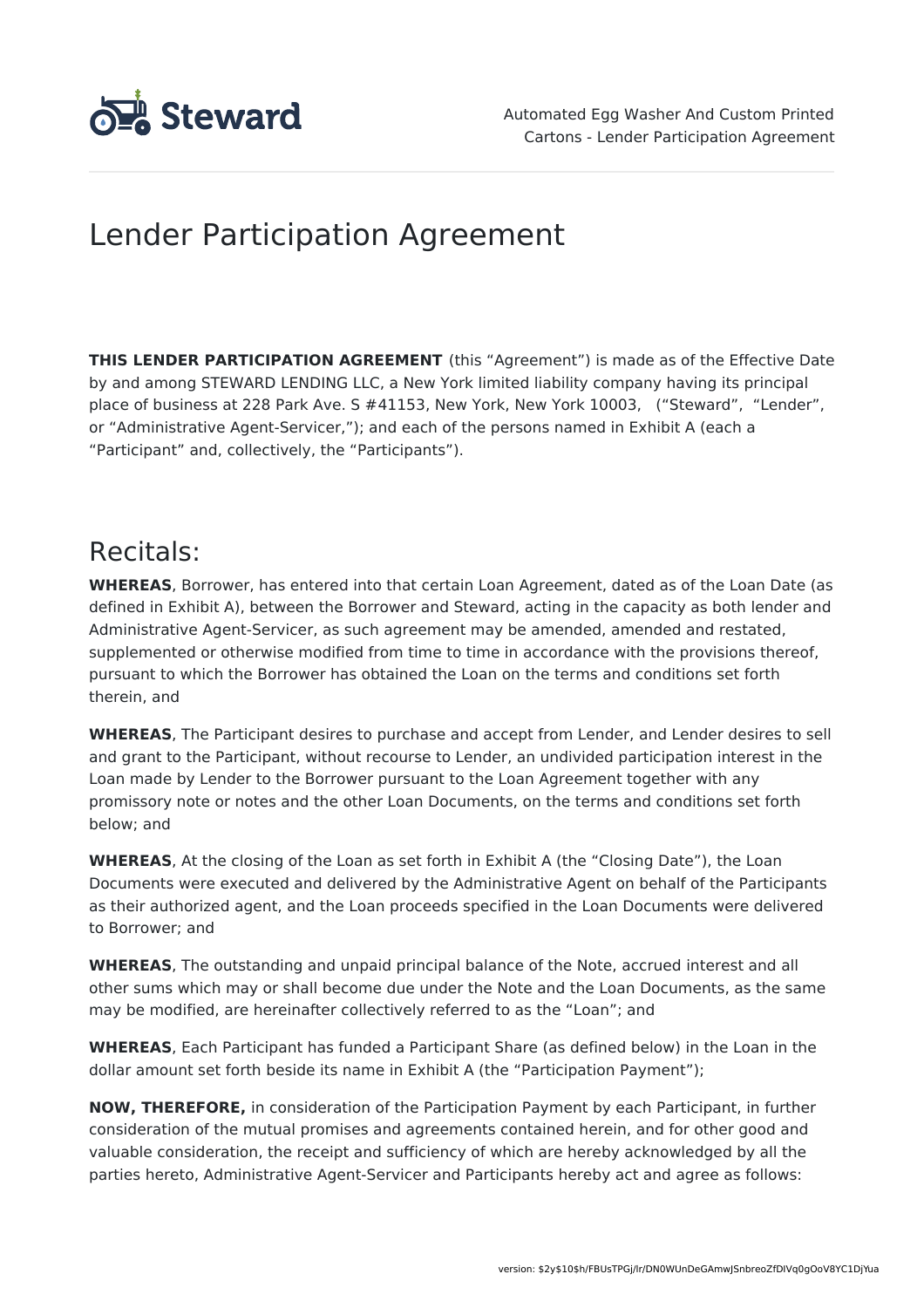### Definitions:

All other capitalized terms not otherwise defined herein have the meanings ascribed to them in the Loan Documents.

"Administrative Agent-Servicer" means Steward Lending LLC.

"Affiliate" means, with respect to any Person, any other Person who controls, is controlled by, or is under common control with such Person.

"Borrower" means the legal entity as set forth in Exhibit A that is the maker and payor of the Promissory Note.

"Borrower's Information" means the type of legal entity, the state of formation, address, and contact information as set forth in Exhibit A,

"Effective Date" means the effective date of this Agreement as set forth in Exhibit A.

"Lender" means Steward Lending LLC.

"Loan" means the loan of funds evidenced by the Loan Agreement.

"Loan Agreement" means the loan agreement between Lender and Borrower, forming part of the Loan Documents.

"Loan Date" means the date of the Loan Agreement as set forth in Exhibit A.

"Loan Documents" mean the Loan Agreement and Promissory Note, evidencing the Loan from Lender to Borrower and attached hereto as Exhibit B.

"Originator" means Steward Lending LLC.

"Participant" means the individuals or entities participating in the Loan as set forth in Exhibit A.

"Participant Share" means that percentage of the Loan each Participant has agreed to fund pursuant to this Agreement as set forth in Exhibit A.

"Participation Payment" means the amount funded as a Participant Share in the Loan in the dollar amount set forth beside its name in Exhibit A.

"Participation Rate" means the rate of interest payable on the Loan to Participant by Administrative Agent-Servicer.

**1. Loan Documents.** Administrative Agent-Servicer hereby represents to each Participant as follows:

(a) Administrative Agent-Servicer has provided to Participant true, correct, fully executed and complete copies of each of the Loan Documents;

(b) the Loan Documents have not been modified, amended or terminated;

(c) the original principal amount of the Loan is as set forth in Exhibit A.

**2. Participant Share.** Each Participant's "Participant Share" is defined as such Participant's Participation Payment divided by the original principal amount of the Loan, expressed as a percentage (%).

**3. Appointment of Administrative Agent-Servicer, Exclusive Rights and Remedies of**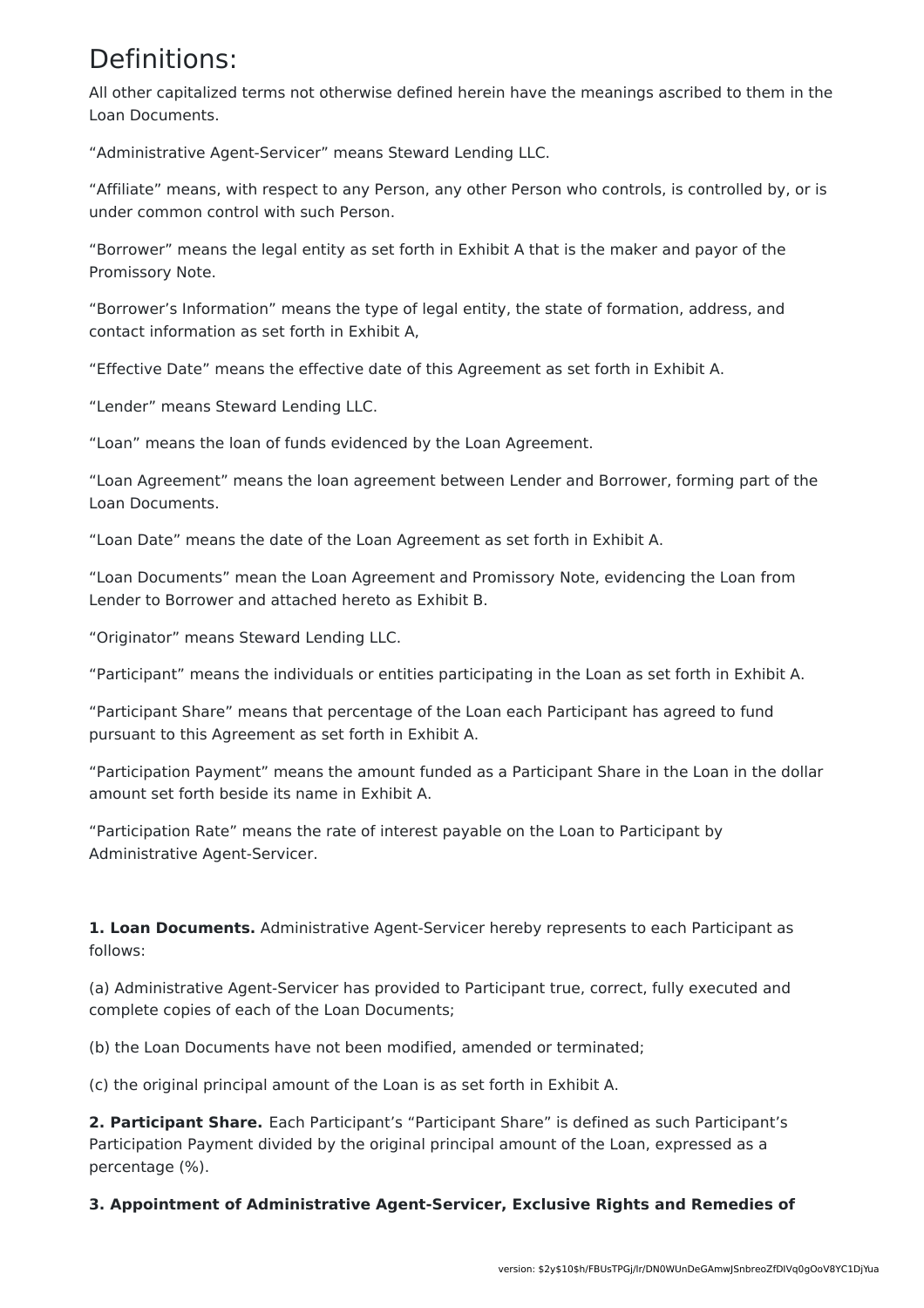**Administrative Agent-Servicer.** Administrative Agent-Servicer shall have, throughout the life of the Loan, complete supervisory responsibility with respect to the administration and servicing of the Loan and has sole discretion as to enforcement of collection and the institution and prosecution of foreclosure or similar proceedings.

**4. Payments to Participants.** Administrative Agent-Servicer shall facilitate payments from the Borrower to each Participant. Administrative Agent-Servicer will promptly pay to the Participant an amount equal to the Participant's share of each amount received and applied by the Administrative Agent-Servicer in payment of principal of, or interest on, each Loan, such share to be (i) in the case of principal, the related Participation Percentage thereof, (ii) in the case of interest, the Participation Percentage of the interest on the unpaid principal amount of the Loan, computed at the related Participation Rate for the period for which such interest was paid (or, if the related Loan Participation has been outstanding for a shorter period, for such shorter period); provided that, if the amount of interest so received and applied is less than the interest on such unpaid principal amount computed at the stated Participation Rate therefor for the period for which such interest was paid, then the amount payable under this clause (ii) shall be reduced proportionately

**5. Payments Generally.** All payments by the Administrative Agent-Servicer to the Participant shall be made in U.S. dollars via the Steward Platform to the Participant's account as specified in the terms and conditions of the Steward Platform. All payments to the Administrative Agent-Servicer by the Participant shall be made in U.S. dollars via the Steward Platform. The Administrative Agent-Servicer may, but shall not be obligated to, apply any amounts due and payable by it to the Participant to and in satisfaction of any amount then due and payable by the Participant hereunder to the Administrative Agent-Servicer.

**6. Possession of Loan Documents.** Administrative Agent-Servicer shall continue to hold the original Note and original Loan Documents and shall retain full authority to act as the sole contact on behalf of the Participants with the Borrower with regard to the Note and the Debt and in the administration of the Loan. In particular but not by way of limitation, Administrative Agent-Servicer shall have the exclusive right to review and approve all submittals made by Borrower with regard to the items required by the Loan Documents.

#### **7. Certain Powers of Administrative Agent-Servicer.**

(a) The Administrative Agent-Servicer may, without the Participant's consent, give or withhold its agreement to any amendments of the Loan Documents or any waivers (including, without limitation, waivers of conditions precedent) or consents in respect thereof, or exercise or refrain from exercising any other rights or remedies which the Administrative Agent-Servicer may have under the Loan Documents or otherwise (and the sale or granting of any Loan Participation by the Administrative Agent-Servicer shall not limit or otherwise affect its discretion in respect of any of the foregoing); provided that, subject to the provisions of the Loan Documents, the Administrative Agent-Servicer will not, without the consent of the Participant, agree to (i) reduce the principal of the Loan or reduce the interest rate thereon below the related Participation Rate; (ii) extend the term of the Commitment; (iii) extend any stated payment date for the payment of any principal of, or interest on, the Participated Loans.

(b) In the event that the Administrative Agent-Servicer requests the consent of the Participant pursuant to this section and the Participant does not respond within ten (10) business days after delivery of such request (or within the time period specified by the Administrative Agent-Servicer in such request, which period shall in any event be not less than one (1) business day), the Administrative Agent-Servicer, in its sole discretion, may deem that the Participant has given its consent thereto. The Administrative Agent-Servicer will endeavor to inform the Participant prior to agreeing to any other amendment, waiver or consent relating to the Loan Documents; it being understood however that, except as expressly provided in this section, the Lender or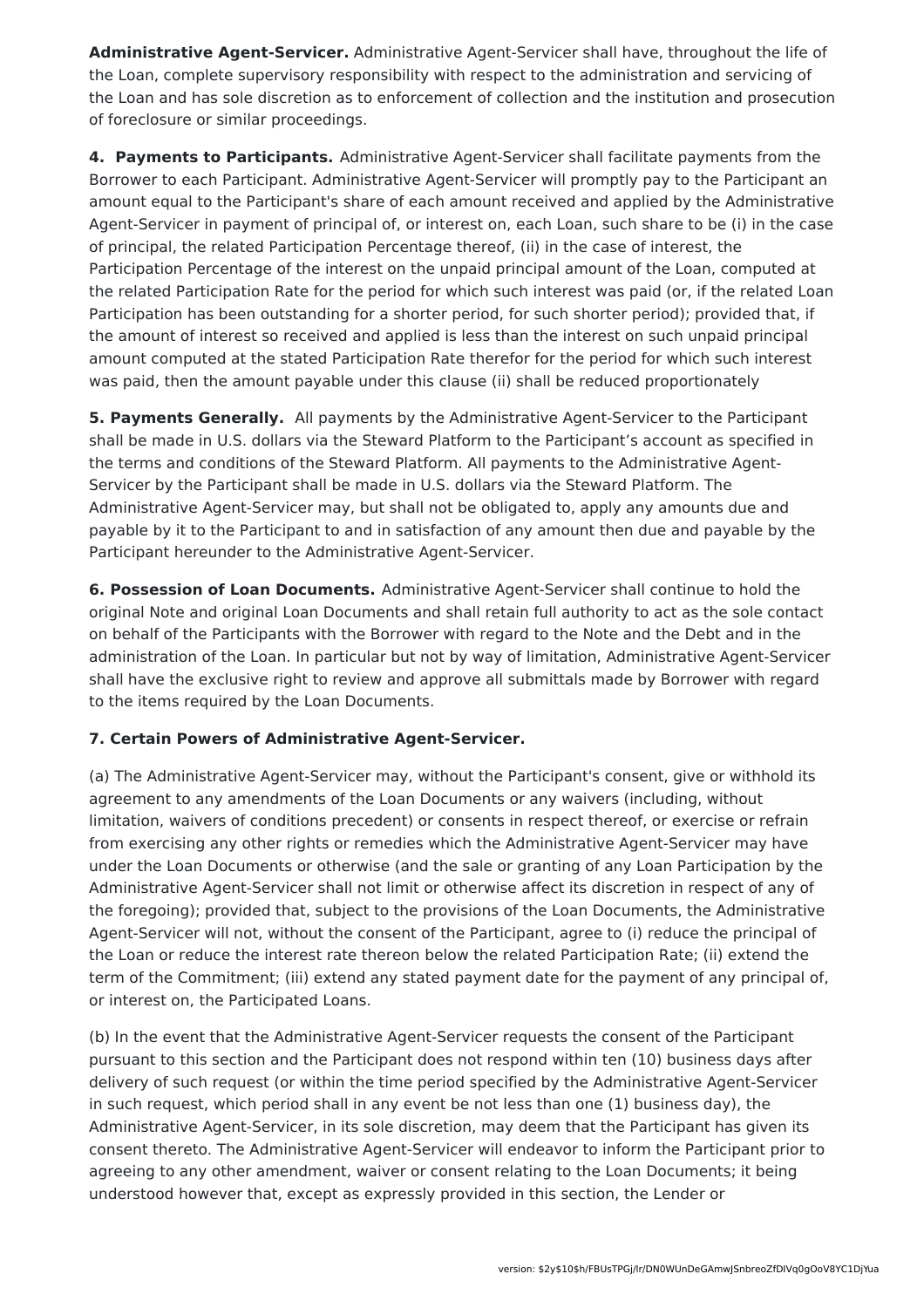Administrative Agent-Servicer shall have sole discretion with respect to the action to be taken.

(c) The Administrative Agent-Servicer will notify the Participant of each executed and delivered amendment, waiver or consent in respect of the Loan Documents, the occurrence of any Event of Default of which the Administrative Agent-Servicer gives or receives written notice to or from any other party to the Loan Agreement, and its exercise of any rights or remedies against the Borrower or any other Loan Party in respect of the Loan Documents.

**8. Standard of Care.** Administrative Agent-Servicer shall not be liable to the Participants for any error in judgment or for any action taken or not taken by them or their respective agents, except for its gross negligence or wilful misconduct. Administrative Agent-Servicer shall exercise the same care in carrying out their respective duties and responsibilities hereunder as each of them exercises for similar loans and shall not have any further responsibility to the Participants. Without limiting the generality of the foregoing, Administrative Agent-Servicer may rely on the advice of counsel concerning legal matters and on any written document it believes to be genuine and correct and to have been signed or sent by the proper Person or Persons.

**9. No Trust Relationship.** Neither the execution of this Agreement, nor any right, duty or obligation of Administrative Agent-Servicer under or pursuant to this Agreement, is intended to be or create, and none of the foregoing shall be construed to be or create, any express, implied or constructive trust relationship between the aforenamed parties and any Participant. Each Participant hereby agrees and stipulates that none of the aforenamed parties is acting as trustee for such Participant with respect to the Loan, this Agreement, or any aspect of either, or in any other respect.

**10. Costs and Expenses.** The parties hereto acknowledge and agree that under the Loan Documents, Borrower must pay all out-of-pocket expenses incurred by Administrative Agent-Servicer, in its capacity as such, and by the Participants in connection with the Loan. Without limiting the generality of foregoing, the parties hereto acknowledge and agree that, with the exception of the fee payable for servicing the Loan pursuant to this Agreement, Borrower is responsible for all fees and expenses incurred in the procuring, making and enforcement (including upon default) of the Loan, including, without limitation, the reasonable fees and disbursements of the Administrative Agent-Servicer's, taxes and loan extension or other fees, if any. In the event that Borrower does not timely pay all of the above-described Loan-related expenses, the principal amount of the Loan shall be increased to the extent of such expenses, and the expenses shall not be passed to the Participants.

**11. Books and Records.** Administrative Agent-Servicer shall maintain such books of account and records relating to the Loan as it maintains with respect to other loans of similar type and amount, which books of account and records shall clearly and accurately reflect the Participant Share of each Participant. Participants, or their agents, may inspect in electronic format, such books of account and records upon reasonable notice.

**12. Default by Borrower.** Upon the occurrence of any event of default under the Loan, Administrative Agent may accelerate payment under the Loan and/or under any note or notes evidencing the Loan, and shall institute such legal proceedings and take such other actions ("Enforcement Actions") as are in its opinion necessary and appropriate to collect the Debt then due under the Loan, to enforce the security therefor, and to protect and preserve the respective rights and interests of Lender and the Participants. If Lender and Participants are unable to recover from Borrower the entire amount of fees, costs and expenses of all Enforcement Actions, then each Participant shall contribute to such portion as is not recovered from Borrower, ratably in accordance with its Participant Share.

**13. Bankruptcy or Insolvency of Administrative Agent-Servicer.** Upon Administrative Agent-Servicer's failure, insolvency and/or ceasing to do business, or in the event that all or a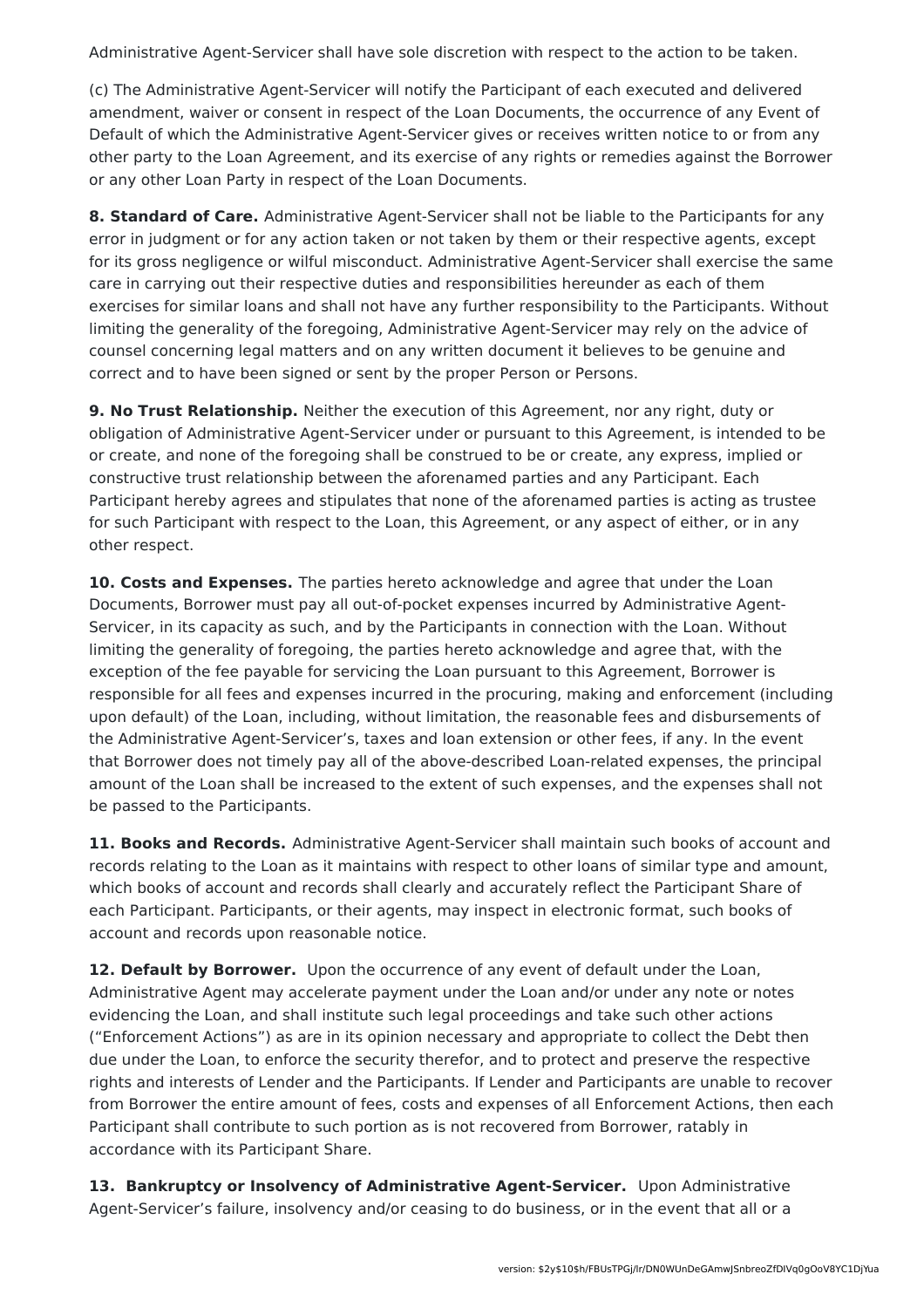substantial portion of its assets are placed in the hands of a receiver or a trustee, and such status continues for a period of 30 days, or should it make an assignment for the benefit of creditors or be adjudicated bankrupt; or should it or any creditor of Administrative Agent-Servicer institute any proceedings under the Bankruptcy Act or any amendment thereto wherein Administrative Agent-Servicer is the debtor, then the following actions shall be taken as promptly as possible:

(a) (i) Administrative Agent-Servicer shall promptly forward the originals of the Loan Documents (including, without limitation, the original of the Note evidencing the Loan and all other Loan Documents) to the Person whom Participants designate as their representative for such purpose, together with such other documents, files and records as may be necessary, in the opinion of the Participants other than Administrative Agents-Servicer and their counsel, to permit the Participants to institute appropriate collection and/or foreclosure proceedings under the Loan and/or against the collateral securing the Loan; (ii) Administrative Agent-Servicer shall further turn over any secured collateral in its possession to the Participants for their mutual benefit; (iii) Administrative Agent-Servicer additionally agrees to join in any demand letter or other communications forwarded by the other Participants to Borrower and/or to any co-makers, guarantors or endorsers under the Loan; and (iv) and further agrees to execute such additional documents in favor of the Participants as may be deemed to be necessary and proper by the Participants and their counsel to permit the Participants to foreclose against collateral securing the Loan, if any, under applicable state law procedures.

(b) A majority of the Participant Shares held by Participants shall have the right, acting in concert, to exercise, and shall exercise, all powers granted to Administrative Agent-Servicer under the Loan Documents.

**14. Certain Rights of Participants.** Notwithstanding anything to the contrary stated in any other term or provision of this Agreement, each Participant shall have the right at its sole discretion to decline to join in the other Participants' Enforcement Actions, in which event the declining Participant shall not share in any of the monetary proceeds or any other things of value awarded to those Participants who joined in the Enforcement Actions.

**15. Certain Representations and Warranties.** Each Party hereto represents and warrants to each other party as follows: (a) the execution and delivery of, and performance of its obligations under, this Agreement are within its power and have been duly authorized by all necessary corporate and other action by it; (b) the execution and delivery of, and performance of its obligations under, this Agreement are in compliance with all applicable laws, rules and regulations and do not conflict with nor constitute a breach of its charter or by-laws or any agreements by which it is bound, and does not violate any judgment, decree or governmental or administrative order, rule or regulation applicable to it; (c) no approval, authorization or other action by, or declaration to or filing with, any governmental or administrative authority or any other Person is required to be obtained or made by it in connection with the execution and delivery of, and performance of its obligations under, this Agreement; and (d) this Agreement has been duly executed by it, and constitutes the legal, valid, and binding obligation of such party, enforceable in accordance with its terms, except as such enforceability may be limited by applicable bankruptcy, insolvency, reorganization, moratorium or other similar laws affecting the rights of creditors generally and general equitable principles (regardless of whether such enforceability is considered in a proceeding at law or in equity). Each Participant that is a state or national bank represents and warrants that the act of entering into and performing its obligations under this Agreement has been approved by its board of directors or its loan committee and such action was duly noted in the written minutes of the meeting of such board or committee, and that it will, if requested to do so by Administrative Agent, furnish Administrative Agent with a certified copy of such minutes or an excerpt therefrom reflecting such approval.

#### **16. Non-recourse Participation.**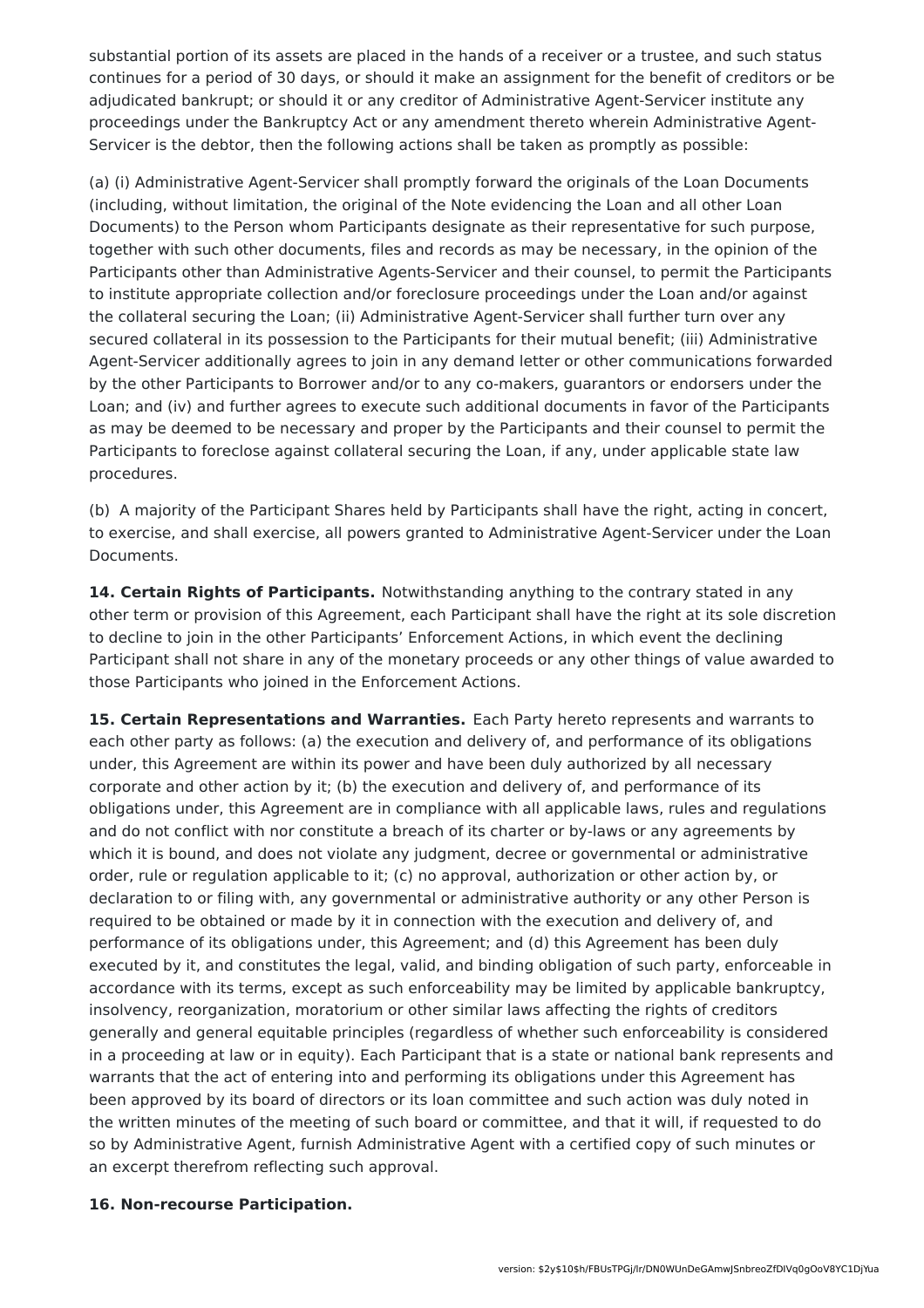(a) The Participation is hereby, and each Loan Participation will be, acquired by the Participant without recourse to the Administrative Agent-Servicer and for the Participant's own account and risk. Administrative Agent-Servicer makes no representation or warranty as to, and shall have no responsibility for (i) the due authorization, execution or delivery of the Loan Documents by the Borrower or any other Person; (ii) the value, legality, genuineness, validity, sufficiency, enforceability or collectability of any Loan, the Loan Documents or any collateral or other support for the Participated Loans; (iii) any representation or warranty made, or the accuracy, completeness, currentness or sufficiency of any information (or the validity, completeness or adequate disclosure of assumptions underlying any estimates, forecasts or projections contained in such information) provided, directly or indirectly through the Administrative Agent-Servicer, by the Borrower or any other person; (iv) the performance or observance by the Borrower or any other person, at any time, whether prior to or after the Effective Date, of any of the provisions of the Loan Documents (or any of the Borrower's or such other person's other obligations in connection therewith); (v) the financial condition of the Borrower or any other person; or (vi) except as otherwise expressly provided herein, any other matter relating to the Borrower or any other person, the Loan or the Loan Documents.

(b) Each Participant acknowledges receipt of true and correct copies of all Loan Documents from the Administrative Agent. Each Participant agrees and represents that in making its decision to acquire a Participant Share independently and without reliance on Administrative Agent-Servicer, it has relied upon its independent review of (a) the Loan Documents, and (b) any information regarding Borrower that it has obtained independently and without reliance on the Administrative Agent-Servicer. Each Participant represents and warrants that it has obtained such information as it deems necessary (including any information such Participant independently obtained from Borrower or others) prior to making its decision to acquire a Participant Share in the Loan. Each Participant further agrees and represents that it has made its own independent analysis and appraisal of, and investigation into, the Borrower's authority, business, operations, financial and other condition, creditworthiness, and ability to perform its obligations under the Loan Documents and has relied on such review in making its decision to acquire an Participant Share in the Loan. Each Participant agrees that it will continue to rely solely upon its independent review of the facts and circumstances related to Borrower, and without reliance upon the Administrative Agent-Servicer, in making future decisions with respect to all matters under or in connection with the Loan Documents and the Loan. The Administrative Agent-Servicer assumes no responsibility for the financial condition of Borrower or for the performance of Borrower's obligations under the Loan Documents. Except as otherwise expressly provided herein, no Participant shall have any duty or responsibility to furnish to any other Participant any credit or other information concerning Borrower which may come into its possession.

**17. Purchase for Own Account; Restrictions on Transfer.** Each Participant represents that it has acquired and is retaining its Participant Share for its own account in the ordinary course of its banking or other commercial lending business, or as part of such Participant's individual investment portfolio, and not with a view to the sale or distribution thereof. Each Participant agrees that it will not sell, assign, pledge, convey, transfer or otherwise dispose of ("Transfer") to any Person, or create or permit to exist any lien or security interest on, all or any part of its Participant Share without the prior written consent of Administrative Agent-Servicer; provided that (a) only the entire Participant Share may be transferred and not a part or parts thereof, (b) the transferee must execute this Agreement and assume all of the transferor's obligations hereunder and execute such documents as the Administrative Agent-Servicer may reasonably require; and (c) if requested by Borrower or Administrative Agent-Servicer, the transferor must deliver a legal opinion, acceptable in form and substance to the Borrower, the Administrative Agent and their respective counsel, that (i) the Transfer will not violate any applicable federal or state laws, rules or regulations, and (ii) no registration or filing with, or approval of, any federal or state governmental authority is required in connection with the Transfer. Upon receipt of this Agreement duly executed by the transferee, the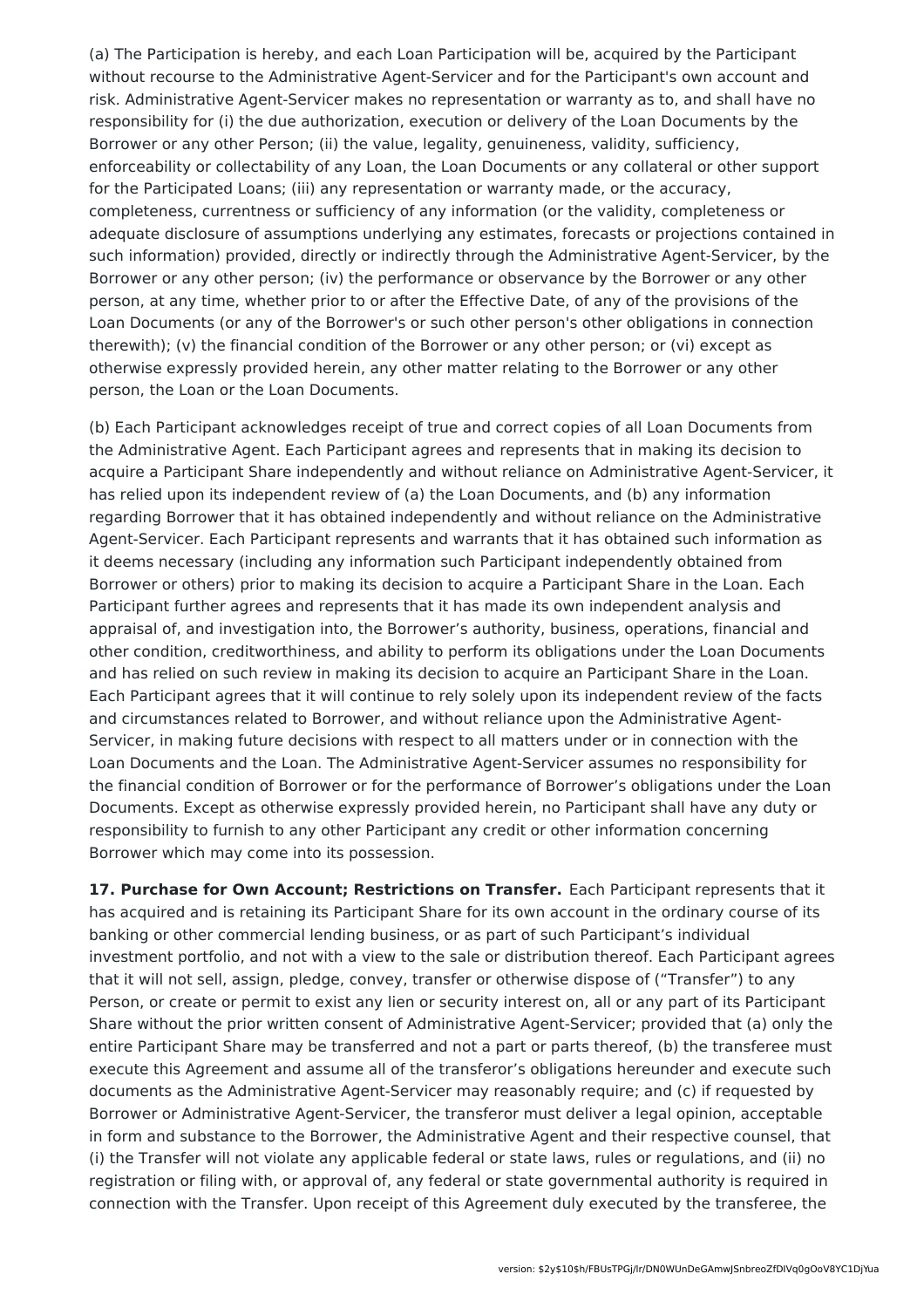assignee of such Transfer shall thereafter be treated as the Participant with respect to the Participant Share subject to the Transfer and shall receive all future payment distributions to which a Participant is entitled, and the assignor and assignee shall make all adjustments and payments between themselves appropriate with respect to such future payment distributions.

**18. Limitation of Liability.** NEITHER ANY PARTICIPANT NOR ANY AFFILIATE OF A PARTICIPANT MAY MAKE ANY CLAIM AGAINST ADMINISTRATIVE AGENT-SERVICER, OR THEIR RESPECTIVE AFFILIATES, DIRECTORS, OFFICERS, EMPLOYEES, ATTORNEYS OR AGENTS FOR ANY SPECIAL, INDIRECT OR CONSEQUENTIAL DAMAGES IN RESPECT OF ANY BREACH OR WRONGFUL CONDUCT (WHETHER BASED IN CONTRACT, TORT, OR OTHERWISE) IN CONNECTION WITH, ARISING OUT OF OR IN ANY WAY RELATED TO THE TRANSACTIONS CONTEMPLATED BY THIS AGREEMENT OR ANY OF THE LOAN DOCUMENTS, OR ANY ACT, OMISSION OR EVENT OCCURRING IN CONNECTION THEREWITH. EACH PARTICIPANT HEREBY WAIVES, RELEASES AND AGREES NOT TO SUE (AND AGREES NOT TO CONSENT TO ANY SUCH SUIT BY AN AFFILIATE) UPON ANY CLAIM FOR ANY SUCH DAMAGES, WHETHER OR NOT ACCRUED AND WHETHER OR NOT KNOWN OR SUSPECTED TO EXIST. IN ADDITION, EACH PARTICIPANT ACKNOWLEDGES AND AGREES THAT NEITHER ADMINISTRATIVE AGENT NOR SERVICER HAS ANY DUTY TO REVIEW OR ADVISE PARTICIPANT WITH RESPECT TO ANY PHASE OF ITS BUSINESS OPERATIONS OR CONDITION, ITS OBLIGATIONS TO PARTICIPANT BEING SOLELY THOSE EXPRESSLY STATED IN THIS AGREEMENT AND THE LOAN DOCUMENTS.

**19. Participants' Indemnification of the Administrative Agent-Servicer.** Each of the Participants agrees to indemnify the Administrative Agent-Servicer, including any successor agent, and their respective directors, officers, employees, agents, professional advisers and representatives ("Indemnified Agency Parties"), to the extent not reimbursed by Borrower, and without in any way limiting the obligation of Borrower to do so, ratably (based on their respective Participant Shares), from and against any and all liabilities, obligations, losses, damages, penalties, actions, judgments, suits, costs, expenses or disbursements of any kind whatsoever which may at any time (including, without limitation, at any time following the payment of the Loan and/or the expiration or termination of this Agreement) be imposed on, incurred by or asserted against the Administrative Agent-Servicer (or any of the Indemnified Agency Parties while acting for the Administrative Agent-Servicer or for any successor agent) in any way relating to or arising out of this Agreement or the Loan Documents, or the performance of the duties of the Administrative Agent-Servicer hereunder or thereunder or any action taken or omitted while acting in the capacity of the Administrative Agent under or in connection with any of the foregoing; provided that the Participants shall not be liable for the payment of any portion of such liabilities, obligations, losses, damages, penalties, actions, judgments, suits, costs, expenses or disbursements of an Indemnified Agency Party to the extent that any of the forgoing result from the gross negligence or willful misconduct of that Indemnified Agency Party as determined by the final non-appealable judgment of a court of competent jurisdiction. The agreements and obligations in this Section shall survive the payment of the Loan and the expiration or termination of this Agreement.

**20. Modification.** This Agreement may not be modified, amended, changed or terminated orally, but only by an agreement in writing signed by all parties hereto.

**21. Binding Effect.** This Agreement shall be binding upon and inure to the benefit of the parties and their respective successors and assigns.

**22. Counterparts.** This Agreement may be executed in any number of duplicate originals and each such duplicate original shall be deemed to constitute but one and the same instrument.

**23. Severability.** If any term, covenant or condition of this Agreement shall be held to be invalid, illegal or unenforceable in any respect, this Agreement shall be construed without such provision.

**24. Conflicts in Terms of Agreements.** In the event of a conflict between (i) the terms of this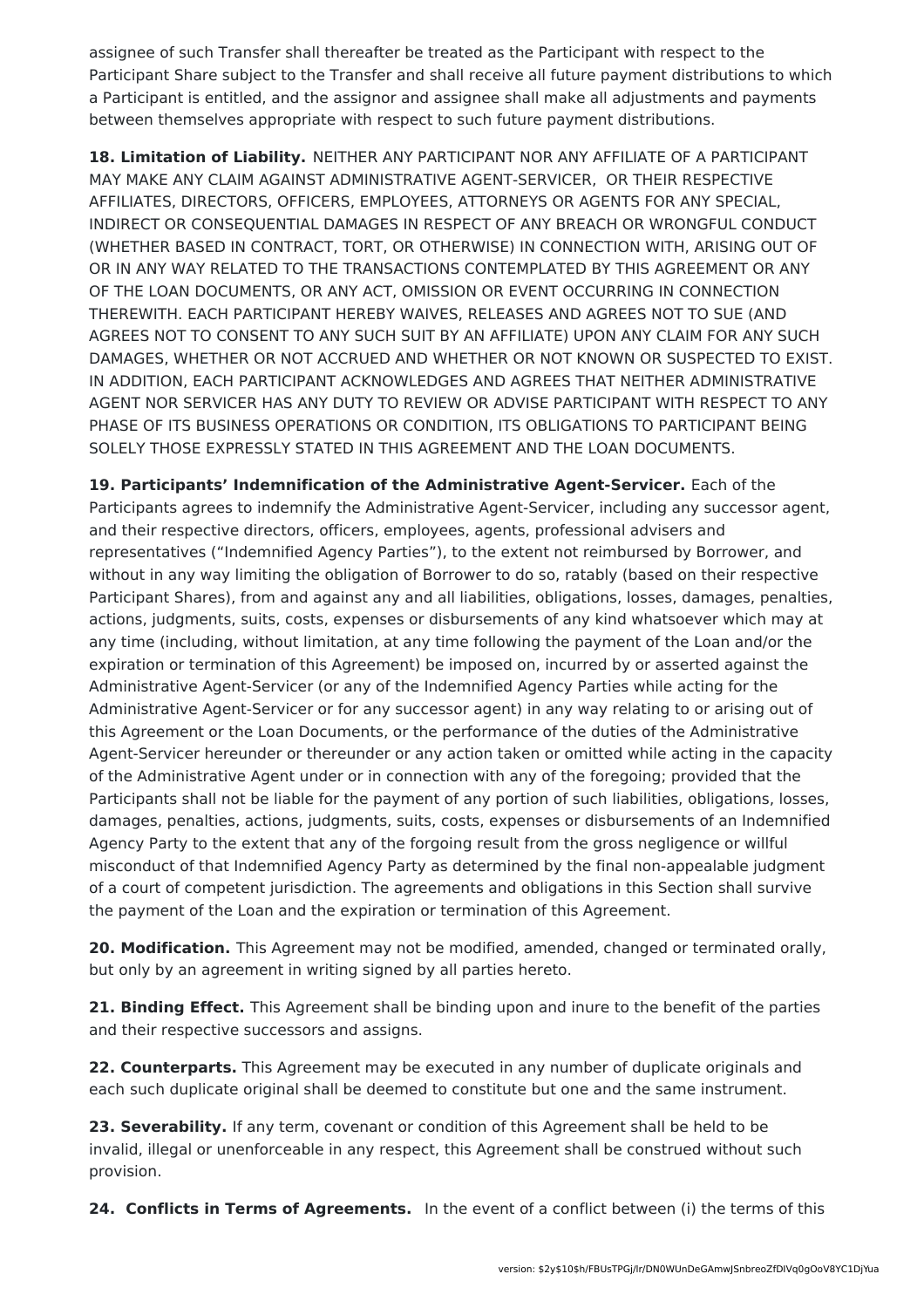Agreement and the terms of the Loan Documents, the terms of this Agreement shall govern.

**25. Governing Law.** This Agreement shall be governed by and construed in accordance with the laws of the State of New York and any actions pertaining to this Agreement shall be brought in the courts of the State of New York, in New York County.

**26. Notice.** Any notice required to be given by this Agreement shall be in writing and shall be sent by email (if the sender's email system provides confirmation of receipt), or by a reputable nationwide or international overnight courier service.

**27. Recitals.** The Recitals set forth in this Agreement are part of this Agreement and have the same force and effect as any numbered section hereof.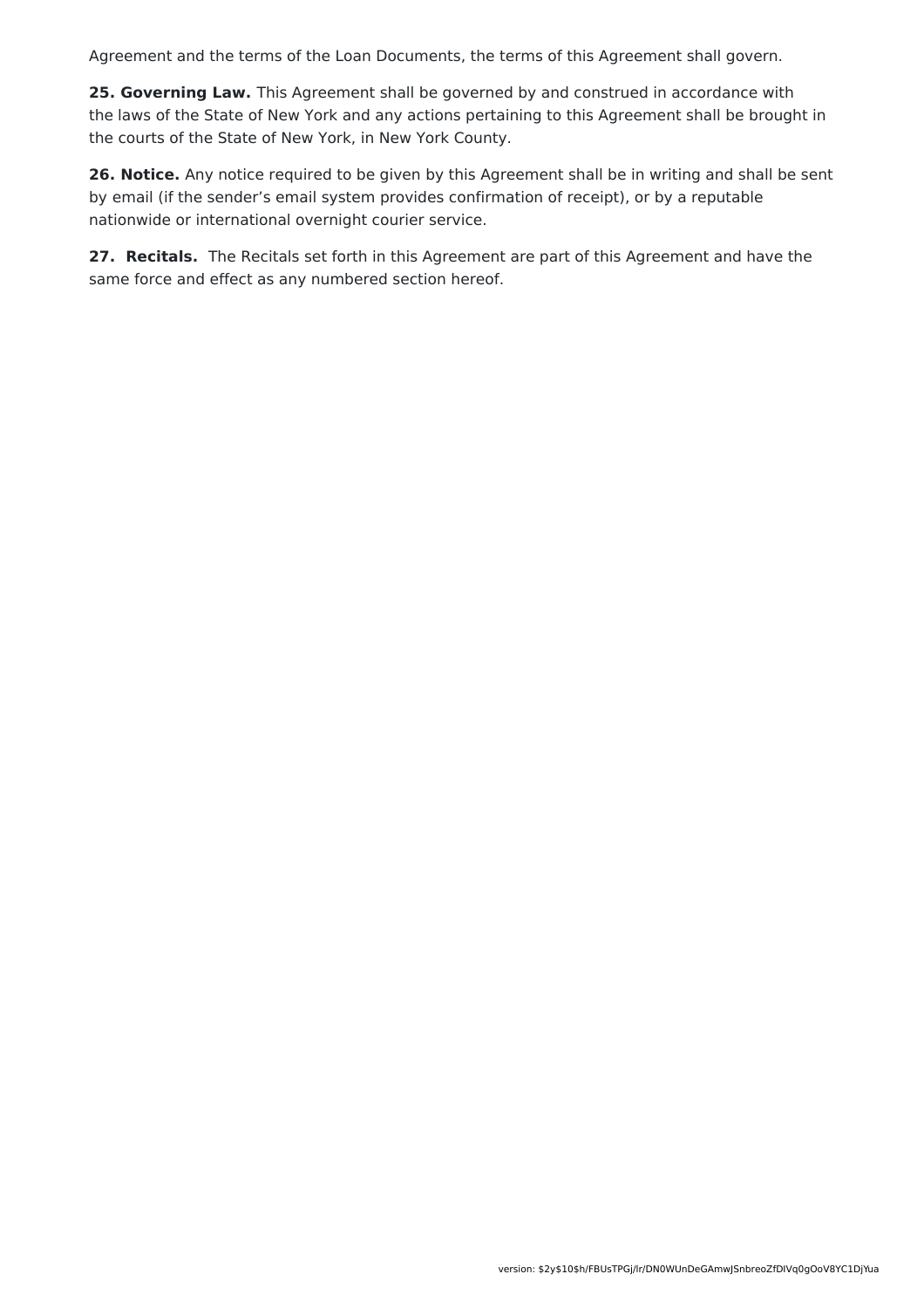#### **THERE IS NO GUARANTY OF REPAYMENT OF LOAN**

#### **SECURITY INTEREST MAY BE INSUFFICIENT TO REPAY INDEBTEDNESS**

IN WITNESS WHEREOF, Administrative Agent-Servicer and Participants have executed this Agreement, as of the day and year first above written.

ADMINISTRATIVE AGENT-SERVICER:

### **STEWARD LENDING LLC**

By: Daniel Miller

Daniel Miller

President

#### **PARTICIPANTS:**

By: [INVESTMENT\_INVESTOR\_SIGNATURE]

Name: [INVESTOR\_NAME]

Title: [INVESTOR\_TITLE]

Entity Name: [INVESTOR\_ENTITY\_NAME]